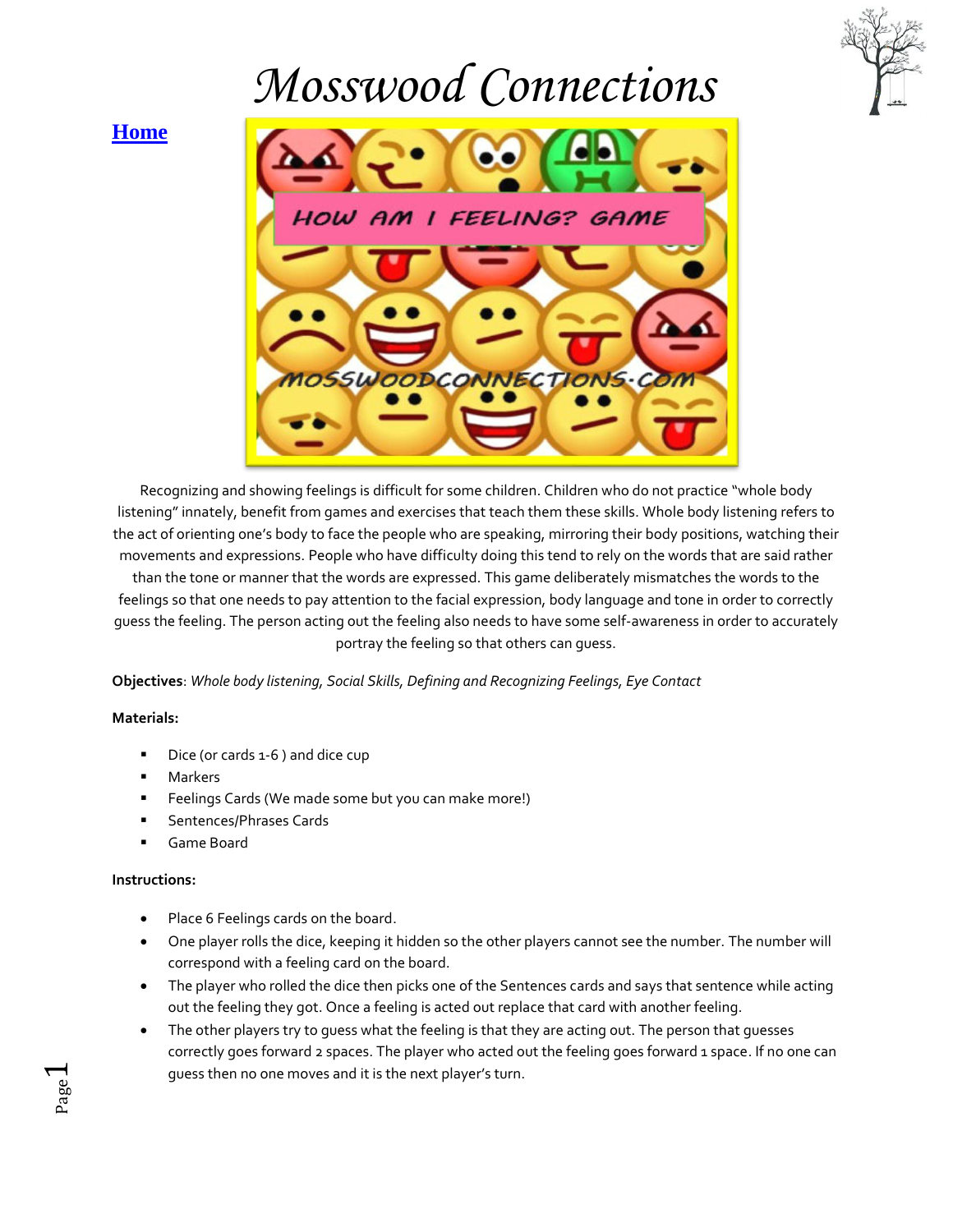

FEELINGS CARDS:

| ANGRY           | <b>SILLY</b>      | <b>SAD</b>       |
|-----------------|-------------------|------------------|
| <b>ANXIOUS</b>  | <b>EMBARASSED</b> | <b>CALM</b>      |
| <b>GLOOMY</b>   | FRUSTRATED        | HORRIFIED        |
| <b>CHEERFUL</b> | LONELY            | <b>DISGUSTED</b> |
| <b>SHY</b>      | <b>EXCITED</b>    | <b>CONFUSED</b>  |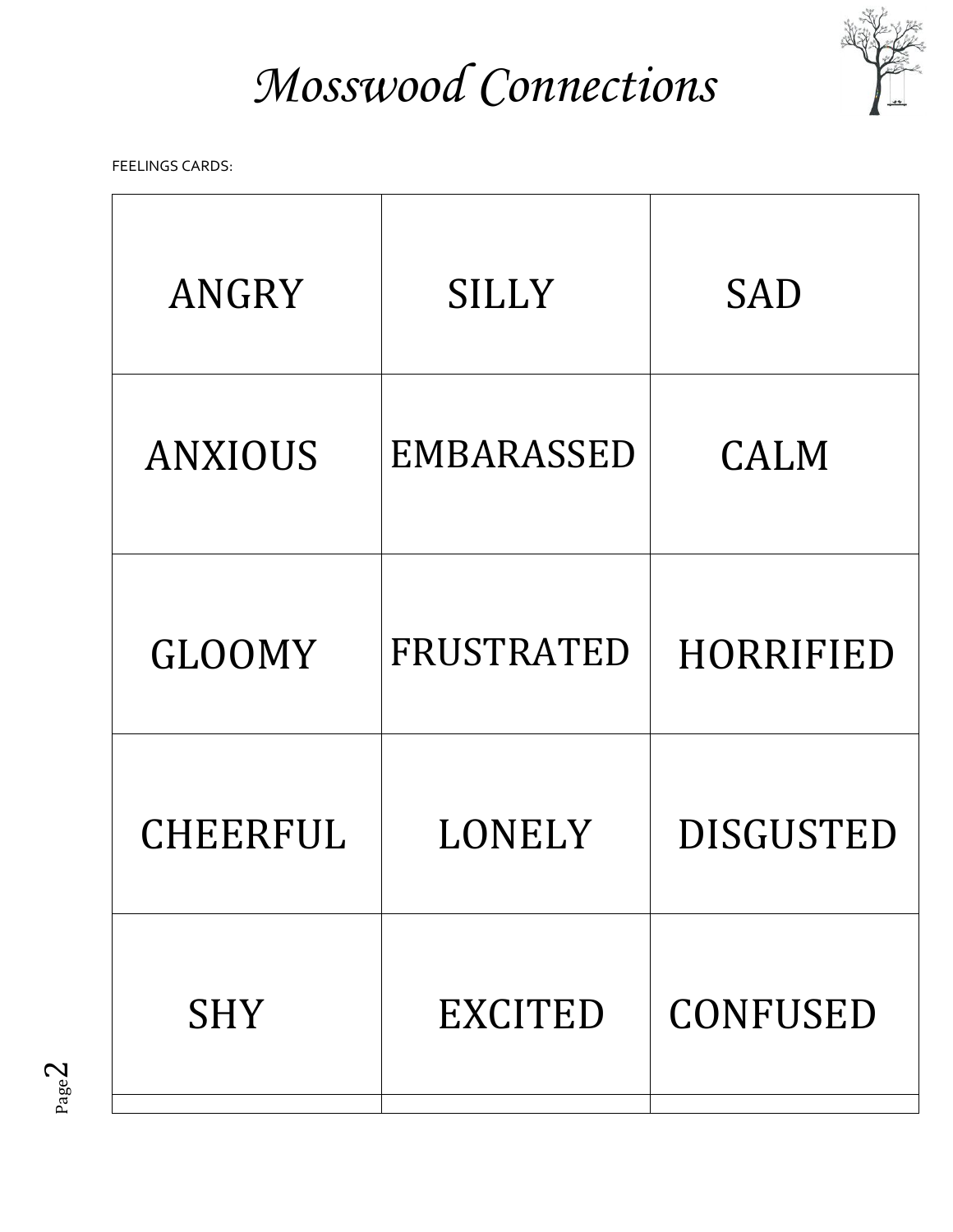

| <b>SENTENCES:</b>                                                   |                                                    |                                              |
|---------------------------------------------------------------------|----------------------------------------------------|----------------------------------------------|
| <b>I CAN'T STOP</b><br>YAWNING. I WANT<br>TO TAKE A NAP.            | DID YOU SEE THAT<br><b>GIANT PURPLE</b><br>RABBIT? | <b>STOP TEASING ME!!</b>                     |
| <b>EXCUSE ME, I HAVE</b><br><b>SOMETHING I NEED</b><br>TO TELL YOU. | THANK YOU, THANK<br>YOU, THANK YOU!                | I FEEL LIKE<br>THROWING UP.                  |
| PLAYING WITH<br><b>LEGOS IS SO MUCH</b><br>FUN!                     | I HAVE SOOOOO<br><b>MUCH HOMEWORK</b><br>TO DO!    | THE TRAIN WILL BE<br>HERE ANY MINUTE.        |
| <b>I REALLY DON'T</b><br>UNDERSTAND<br>WHAT YOU WANT.               | THAT IS SO GROSS!                                  | <b>I REALLY LOVE</b><br><b>FRENCH FRIES.</b> |
| I JUST WANT TO<br>DANCE AND SING.                                   | <b>WATCH OUT FOR</b><br><b>THAT MONSTER!</b>       | <b>I AM GOING TO</b><br>DISNEYLAND!          |

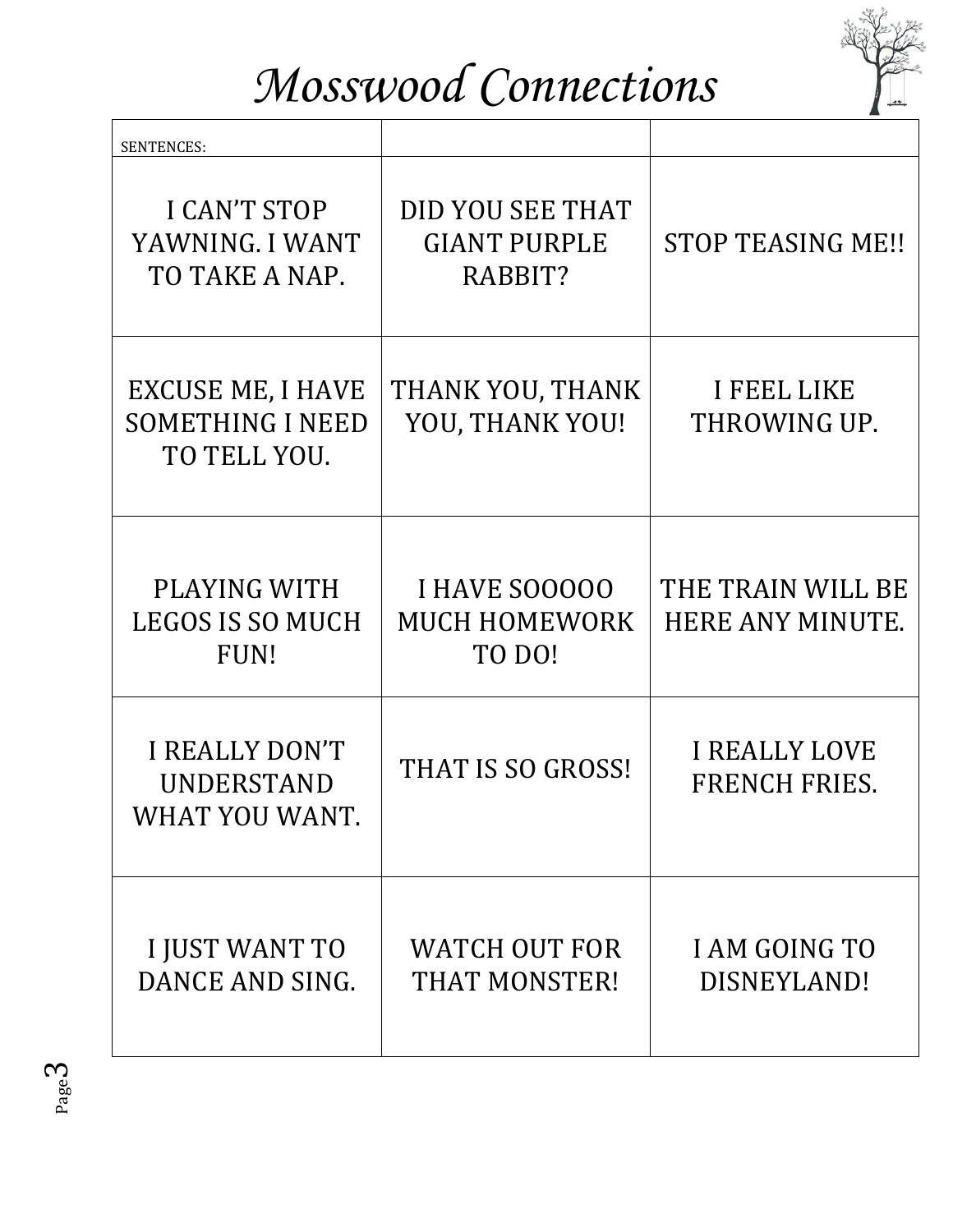

| THAT'S MINE! GET<br>YOUR OWN!                                   | <b>YOU ARE THE</b><br><b>NICEST PERSON</b><br>THAT I KNOW.                            | <b>I WON! I WON! I</b><br>WON!                                                         |
|-----------------------------------------------------------------|---------------------------------------------------------------------------------------|----------------------------------------------------------------------------------------|
| <b>LOOK AT WHAT I</b><br>CAN DO!                                | DON'T WORRY, BE<br>HAPPY!                                                             | IT'S A BIRD, IT'S A<br>PLANE, IT'S<br><b>SUPERMAN!</b>                                 |
| <b>I KEEP TRYING BUT</b><br>IT JUST WON'T<br>WORK.              | I'M LOOKING FOR<br><b>SOMEONE TO PLAY</b><br>WITH BUT NO ONE<br>WILL PLAY WITH<br>ME. | THAT'S NOT FAIR! I<br><b>HAD IT FIRST!</b>                                             |
| THIS IS THE BEST<br><b>BOOK THAT I EVER</b><br>READ!            | <b>HOW COULD YOU</b><br>THINK THAT<br><b>CARROTS ARE</b><br>PURPLE?                   | YOU WANT ME TO<br>DO A 10 PAGE BOOK<br>REPORT???                                       |
| YOU ARE THE BEST<br><b>FRIEND IN THE</b><br><b>WHOLE WORLD!</b> | IS IT REALLY TIME<br>TO WAKE UP?                                                      | <b>IT LOOKS REALLY</b><br><b>SCARY DOWN</b><br>THERE. WILL YOU<br><b>COME WITH ME?</b> |

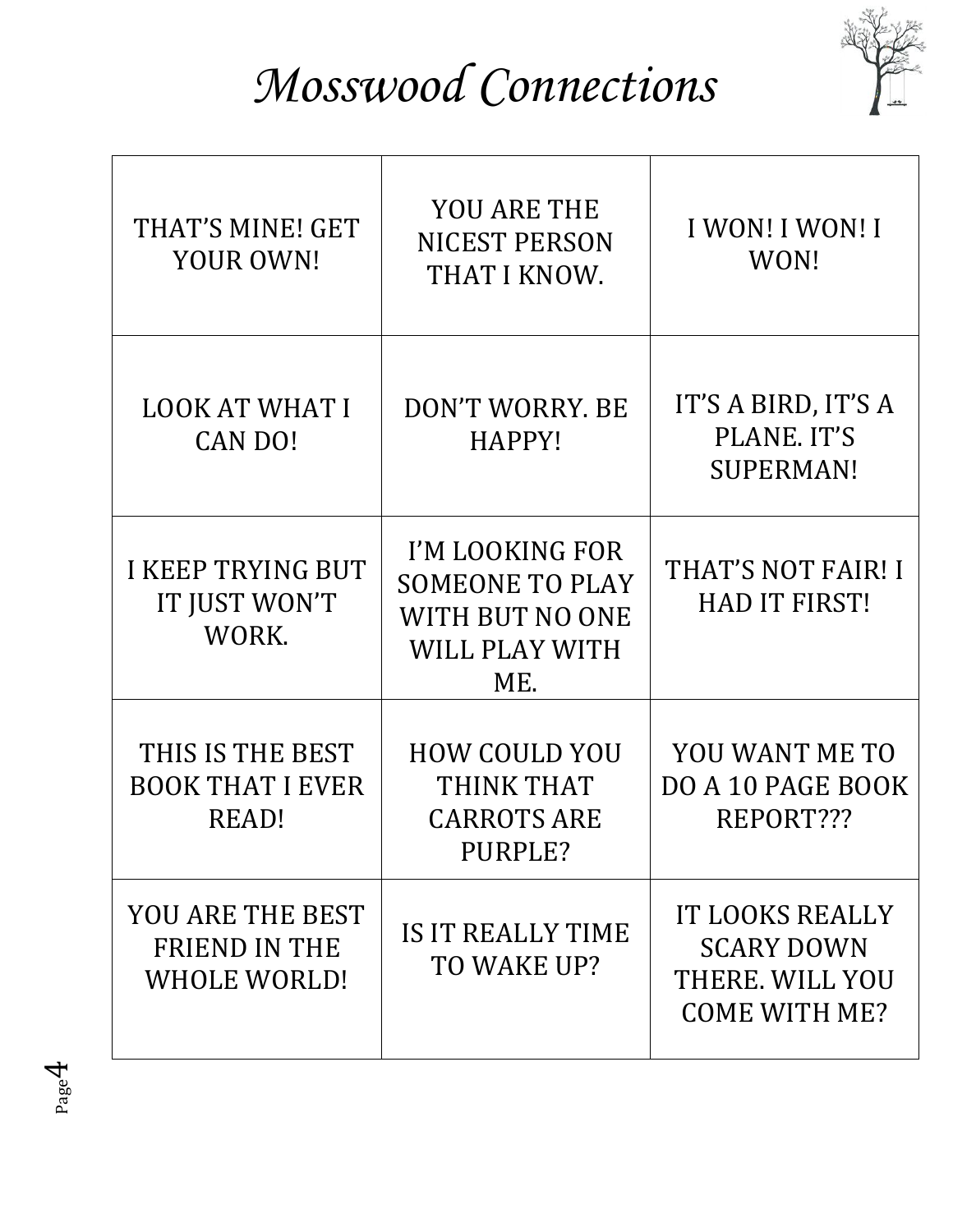

#### GAMEBOARD: